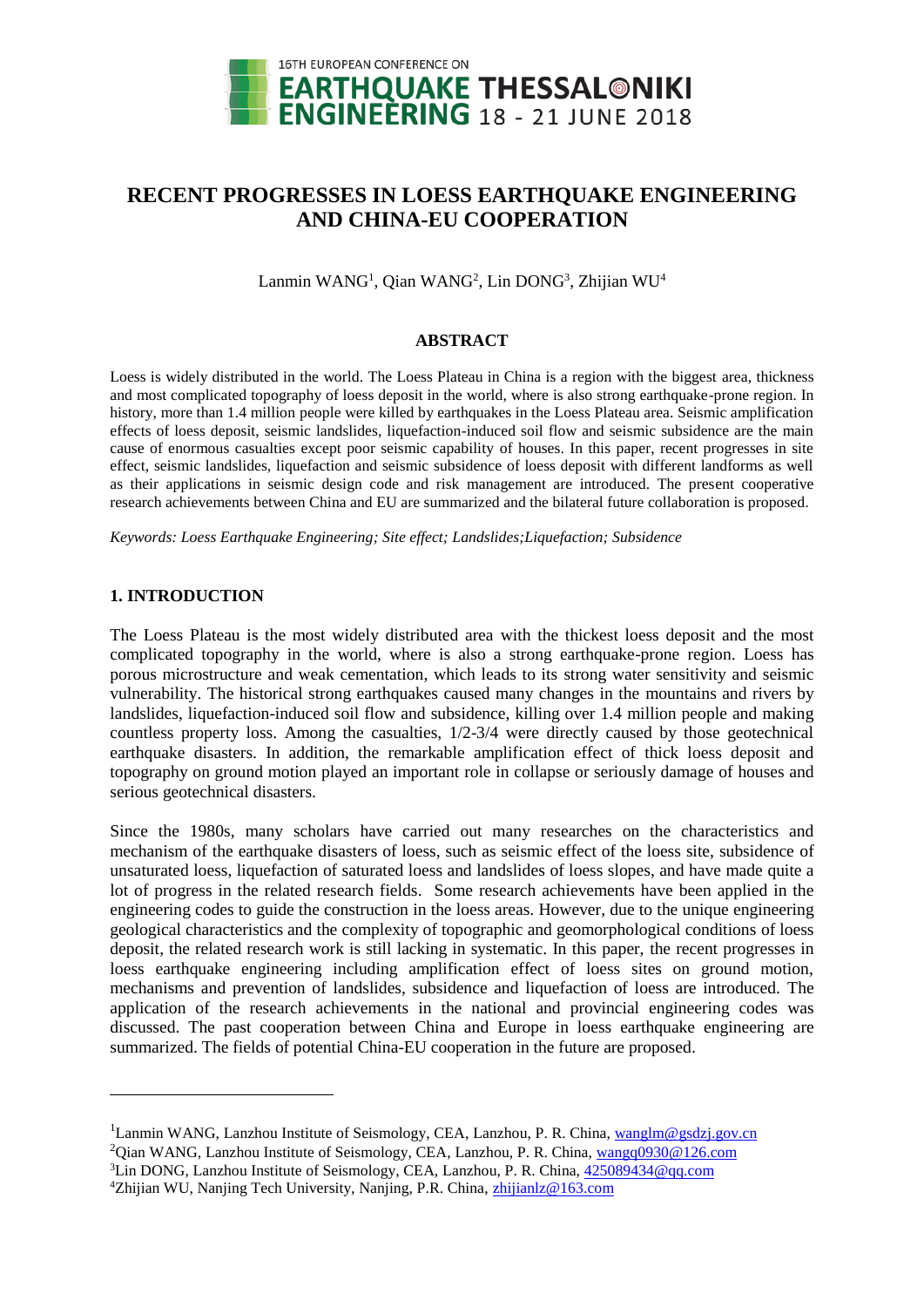# **2. AMPLIFICATION EFFECT OF LOESS SITES**

In the Loess Plateau, the investigation of earthquakes disasters, observatory data and tests shown that the thickness of loess deposit and the topography of loess site have very significant effects on ground motion. Usually earthquake intensity, PGA and it characteristic period of response spectrum of ground motion increased remarkably with increasing of loess thickness and height of slopes.

## *2.1 The effect of loess thickness on the amplification effect*

In the aspect of the influence of the thickness of loess deposit on the amplifying effect of ground motion, Shi et al. (1999) summarized a large number of actual cases and studied the influence law of the thickness and topography of loess deposit on the amplifying effect of ground motion. The results show that with the increase of loess thickness, the peak acceleration of ground motion increases, and the period of the response spectrum moves to the long period. For different topographic conditions such as slope, loess Yuan and loess Liang, the amplifying effect would become more obvious on the ground motions with the increase of its height. Wan et al (2016) investigated the effect of loess thickness on response spectrum of ground acceleration based on a borehole profile of loess deposit by means of one-dimensional equivalent linearization method. The results showed that the peak value of acceleration response spectrum and characteristic period increased obviously with the increase of loess thickness and seismic intensity. Wu et al. (2009, 2011) studied the amplification effect of thick loess sites on HVSR peak value and its predominant frequency in Gansu province by means of microtremor observation. Wang et al. (2010) studied amplification effect of loess deposit and height of loess slopes on intensity degree, PGA and predominant period of ground motion during the Wechuan 8.0 earthquake in 2008 based on field investigation, ground motion observation and microtremor measurements, and found that earthquake intensity, PGA and characteristic period could increase with 1 degree and twice respectively by the amplification effect. Zeng et al. (2012) used the method 1/4 wavelength and loess thickness and predominant frequency statistics to invert the thickness of overburden in the loess area of Tianshui City, and verified that there is a good correspondence between the spectral characteristics of HVSR and the predominant frequency of the site.

In summary, previous studies have shown that with the increase of loess thickness, peak acceleration and characteristic period increase obviously. However, the related research results are still qualitative and the systematic quantitative amplification laws of loess thickness and topography on peak acceleration and characteristic period of ground motion has rarely been reported yet.

# *2.2 The Effect of site conditions on amplification effect*

In the aspect of the research on the amplification effect of topography of loess deposit on ground motion, Wang et al. (2010) analyzed the impact of different elevation topography on the peak acceleration of ground motion based on earth tremor observation. The result shown that the topographical height difference of loess deposit is the key factor causing more serious damage on the top of a mountain. The peak acceleration on the top of the mountain could exceeds 2 times of that at the foot of the mountain. Chen et al (2012) investigated the strong aftershock acceleration records of different elevations in the same mountain by using the strong ground motion observation array in Gansu province, where was strongly affected by the Wenchuan 8.0 earthquake. Dynamic response analysis for loess sites with different overburden thicknesses and different slope under seismic loadings was carried out using the two-dimensional equivalent linear time-history analysis method. The results shown that the peak acceleration recorded on the top of the mountain is greater than that at the mountainside, while the peak acceleration at the mountainside is slightly larger than that at the mountain foot. The amplification effect of the peak acceleration is directly related to the loess thickness and the height of the loess slope. Liu (2010, 2012) studied the influence of topography conditions on ground motions by numerical analysis, revealed the reason why earthquake damage is aggravated by the amplification effect, and concluded that the amplification effect of the top edge of a mountain and the thickness of loess deposit on ground motion was significant, which was in good agreement with the statistical analysis. Wu et al. (2012) carried out seismic response analysis of loess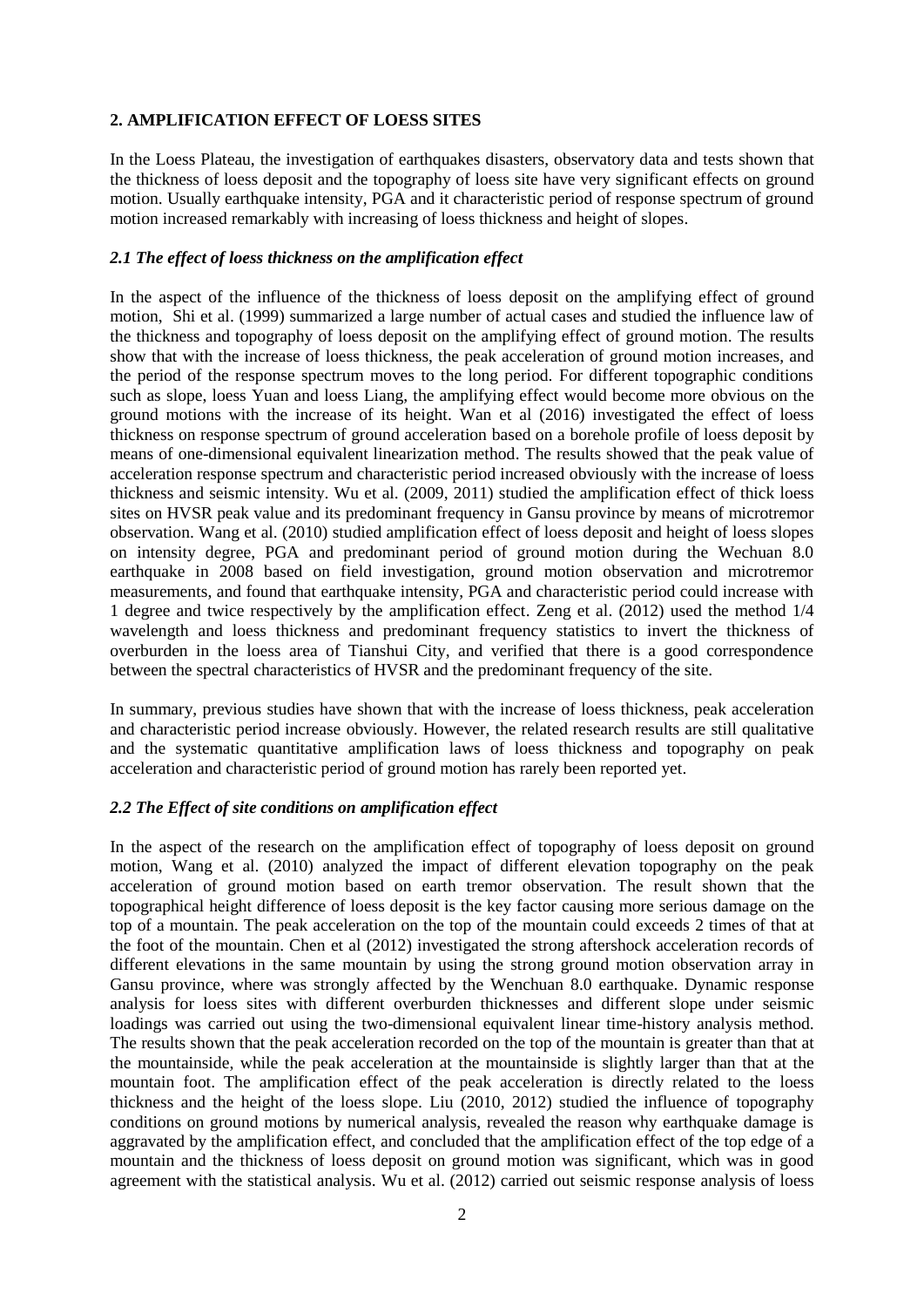Yuan in Gansu and Shanxi province affected by the Wechuan 8.0 earthquake using two-dimensional equivalent linear time-history analysis method. It is found that the acceleration value at the top front of loess Yuan increases by 2 times than that at the bottom of highland, which is coincident with the conclusion of Yan et al. (2011). Sheng et al. (2013) analyzed the influence of different terraces of river valley on the peak acceleration of ground motion through numerical model. The results shown that the peak acceleration at the high terraces of the valley is larger than that at the valley bottom. In addition, the duration of ground acceleration increases with increasing of the slope angle of the valley. Wang (2011) studied the amplification effect of the valley and basin on the ground motion using the transfer function of ground acceleration time history recorded during the Wenchuan 8.0 earthquake, and concluded that the amplifying effect of soil layers site on the ground motion increased the highfrequency and low-frequency components. Ma et al. (2016) conducted seismic response analysis by inputting different seismic waves to the established loess site model, and found that the amplitude of ground motion spectrum increased in loess-covered valleys compared with bedrock valleys.

## *2.3 The application of loess site effects in the specification*

The significant site effect in loess site has been considered in Specification for Seismic Design of Building in Gansu province "(DB62/T25-3055-2011)". In the provincial code, the construction site categories in the loess area should be determined based on shear wave velocity and thickness of the site soil layer. In mountainous area, the large and medium-sized construction sites with a large thickness of loess deposit should increase the measurement points of wave velocity. For the construction sites in strip-shaped solitary landform and the edge of the slope, the slope conditions such as the lithology, height and angle of the slope as well as the distance between the slope and the building should be investigated to consider the amplification effect of the topography on the ground motion parameters. For the loess sites thick than 50 m without topography influence (loess Yuan, big river valley, the sites far away from the edge of loess Yuan and slope), the seismic influence coefficient should be adjusted by times a factor of 1.1,1.2 and 1.3 respectively for the cases of  $50m \leq$  $\Delta H$  <100m, 100m $\leq \Delta H$  <200m.

#### **3. SEISMIC LOESS LANDSLIDES**

In the loess plateau of China, the topography of loess deposit gradually reduced to elongated mountains or millions of gullies. Many strong earthquakes in history have caused numerous loess landslides, most of which were characterized by low angle and long-distance slip. According to statistics, the landslide distribution area of Tianshui Ms8.0 earthquake in 1654 was about 1000km<sup>2</sup>, of which there were 59 landslides with a slip distance of more than 500m. The landslide distribution area of Tongwei Ms7.5 earthquake in 1718 is about 3500km<sup>2</sup>, of which there are 337 landslides with a slip distance of more than 500m. The landslide distribution area of Ningxia Haiyuan Ms8.5 earthquake in 1920 was about 5000km<sup>2</sup> , of which there were 657 landslides with a slip distance of more than 500m. In 1927, the Gulang Ms8.0 earthquake in Gansu caused more than 90 landslides. In 2008, the Wenchuan Ms8.0 earthquake caused secondary geological disasters in the Loess Plateau region more than 300km far away from the epicenter, especially the slope instability disaster was serious. In 2013, at the epicenter of the Minxian-Zhangxian Ms6.6 earthquake, forming a dense area of loess landslides with 30km long and 8 km wide. Among them, the slip distance of loess landslide on the west side of the Yongguang village was about 1km, burring 8 houses and made 12 people dead. A large number of landslides caused by earthquakes, burying towns and villages, damaging buildings and facilities, killing more than 1 million people, and resulting in countless property losses.

#### *3.1 Research progress on behaviors and mechanics of earthquake induced loess landslide*

Since 1970s, the researches on loess landslides induced by earthquakes have been carried out, mainly in landslide investigation, landslide classification, landslide characteristics, failure and slip mechanism, slip distance prediction and stability evaluation. Some of the research results have been adopted in the specifications to protect the safety of the building projects in the Loess area.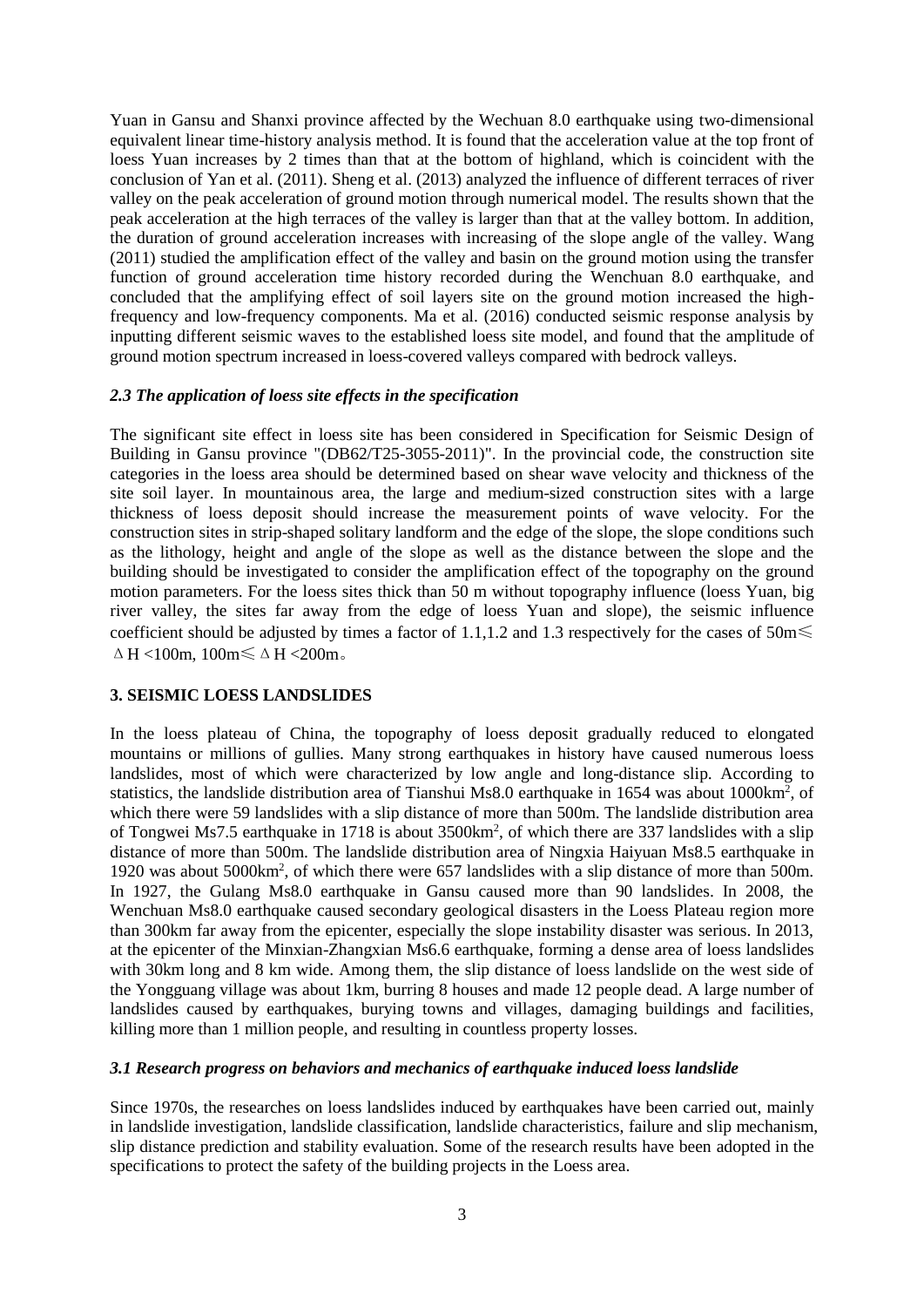Liu et al. (1984) Carried out aerial photo interpretation of the large area loess landslide caused by the 1718 Tongwei Ms7.5 earthquake and the 1654 Tianshui Ms8.0 earthquake. Large scale seismic loess landslides field investigations of 1920 Ms8.5 Haiyuan earthquake have carried out by Zhang (1991), the mechanism of earthquake induced landslides in loess areas was divided into seismic subsidence unstability, liquefaction unstability and shear deformation unstability under the joint effect of seismic force and gravity. And the types of loess landslides were divided into collapse landslide, liquefaction landslide and seismic force (acceleration) induced landslide. Bai et al. (1990) analyzed the characteristics and mechanism of liquefaction-triggered low angle slip of a loess Yuan during the Haiyuan 8.5 earthquake based on field investigations and laboratory tests. Chen et al. (2006) made a statistical study of 147 typical seismic loess landslide, divided the types of seismic landslides into loess landslides, loess bedrock bedding landslides and loess bedrock mixed landslides. The classification based on failure mode can provide the basis for the study and prevention of landslide failure. Wang et al. (1999) had suggested that the saturation of loess may cause the shear strength decrease and the slip surface develop, the excess pore water pressure may cause further destruction of soil structure and increasing of residual deformation and pore water pressure. Saturated loess tends to liquefaction and high fluidity. When the loess deposit slides under the effect of earthquake, and the excess pore water pressure furtherly increased, which makes the liquefaction degree of loess mass increased, and the viscous force of the sliding body weakens further. Xie et al. (2001) believed that the loess in natural conditions is difficult to reach a full saturation, and there is still gas in the enclosed pores. The liquefaction and gasification effect of loess under seismic loading may cause high-speed and long-distance landslides. Wang et al. (2013), Xu et al. (2013) and Zhang et al. (2014) studied the characteristics and mechanism of loess landslide caused by the Minxian-Zhangxian Ms6.6 earthquake.

# *3.2 Research progress on hazards evaluation of earthquake induced loess landslide*

Liu (2005) discussed the influence of dynamic pore water pressure on the stability of saturated loess infinite slope during earthquake and after earthquake. The dynamic stability analysis model of saturated loess infinite slope was established, and the failure of this kind of slope was divided into two basic types: liquefaction failure and sliding failure. Wang Jiading calculated the displacement of longdistance landslide according to the parabolic motion of the sliding body. Lu et al. (2006) divided the maximum slip distance into the displacement produced by the oscillation of the rock slope during the earthquake and the slip distance of the landslide after the stop of seismic shaking. The Newmark finite displacement analysis model was used to calculate the permanent seismic displacement of the former, and then the displacement of the latter was calculated. Using fuzzy information theory, Wang (2013) studied the characteristics and influencing factors of loess landslide in valley areas, and proposed a new method to predict the influence range of landslide by using mathematical analysis based on the fuzzy data. Sun et al. (2011) developed a judgment matrix of landslides under the coupling effect of earthquake and rainfall based on the probability theory, which involves comprehensive information of a slope, soil type, ground motion intensity and underground water level. Wang et al. (2016, 2017) presented a method of evaluating the sliding distance of the seismic landslides on the Loess Plateau, developed a formula for calculating the safety factor of loess slopes under the coupling effect of earthquake and rainfall and furtherly proposed a performance-based design method of loess slopes under the coupling effect.

#### *3.3 Application of the research achievements on seismic loess landslides in seismic specification*

The influence ranges of loess landslide have been adopted in Specification for Seismic Design of Buildings in Gansu province (DB62/T25-3055-2011). In the specification, normal buildings must set back a distance at least 5 times of relevant height of the slope from the top edge of the slope, and 1.5- 2.5 times from the foot of the slope. In addition, the zoning map of loess landslides for cities with exceedance probability of 10% and 2% in 50 years was also presented for landslides disasters prevention.

#### **4. LOESS LIQUEFACTION**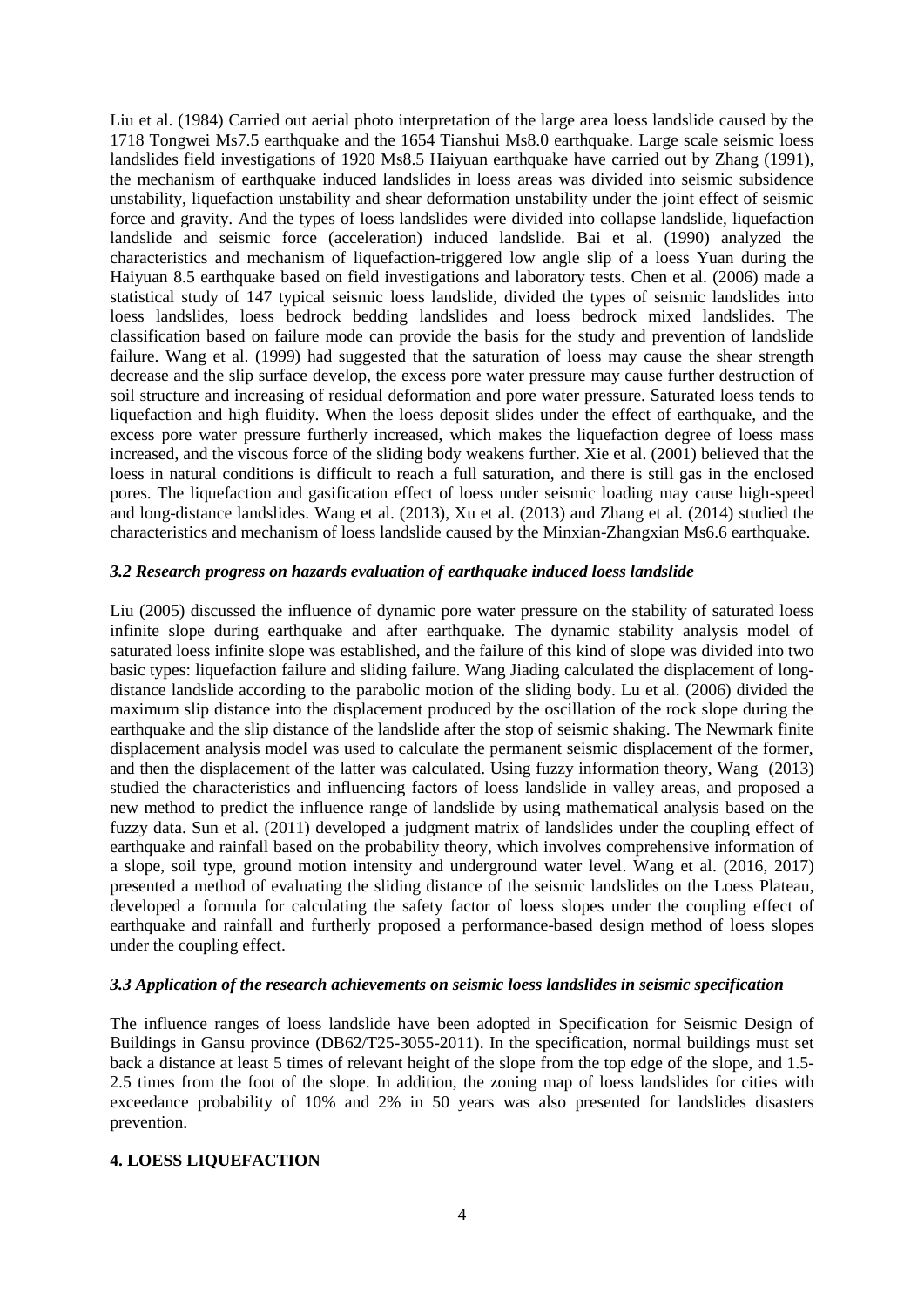Liquefaction of saturated loess is one of the three major seismic loess disasters, which is in parallel with loess seismic landslide and loess seismic subsidence. The Haiyuan 8.5 earthquake in 1920, the Tajikistan Ms5.5 Earthquake in 1989, the Wenchuan Ms8.0 Earthquake and the Minxian-Zhangxian Ms6.6 earthquake in 2013 induced soil flow or mud flow triggered by loess liquefaction, which caused tremendous casualties and property loss. Compared with the research on liquefaction of saturated sand and silt, the study on loess liquefaction was carried out relatively late. The related research mainly focuses on the mechanism, properties, evaluation and anti-liquefaction treatment of foundation, etc. The preliminary judgement method and evaluating method based on SPT test results have been adopted in the relevant specifications to guide the engineering design and construction in loess areas.

## *4.1 Research progresses on liquefaction properties of saturated loess*

Due to its special mirco-structure and water-sensitive properties and the dissolution of soluble salts in the loess under saturated state, the strength of loess sharply decreased. Furthermore, because of the distribution of macro-pores supported by particles and a small part of the closed micro-pores, the pore water pressure increases along with the partially dissipation of pore pressure under dynamic loading. Therefore, its liquefaction properties are significantly different from saturated sand and saturated silt. Wang et al. (2000), Wang et al. (2011), Sun et al. (2008) conducted the liquefaction tests of saturated loess under cyclic loading by dynamic triaxial apparatus. It indicated that the dynamic strain of saturated loess has mutational characteristics when it reaches about 3%, and when the dynamic residual strain exceeds 3%, the dynamic strain will increase dramatically due to the structural destruction of saturated loess. Research of Wang et al. (2012) indicated that the characteristics of dynamic strain of saturated loess under cyclic loading are closely related to its micro-structure. Under the same amplitude of dynamic loading, the dynamic strain of saturated loess with weak cemented structure increases sharply due to the loss of structural strength, while the dynamic strain of saturated loess with bonding structure increases slowly. Based on the discussion of the influencing factors of pore pressure evolution of saturated loess under cyclic loading, Liu et al. (1994) proposed a development model of pore water pressure of saturated loess. Wang et al. (2000) considered that the pore water pressure development model for liquefaction of saturated loess under equal consolidation conditions can be described by a mathematical model composed of higher order polynomial. Liu et al. (2002) considered that the pore water pressure growth model of saturated compacted loess under equal consolidation conditions conforms to the A-type curve. She et al. (2002) proposed a A-type pore pressure growth equation in which the collapsible correction term is added considering the volumetricchange characteristic of loess under humidifying effect. Hu et al. (2009) concluded that the excess pore water pressure of saturated loess under cyclic loading is composed of elastic pore pressure and plastic pore pressure considering the structural properties of loess. The plastic pore pressure is caused by the plastic strain of soil, which directly affects the effective stress of soil. The increasing law of plastic pore water pressure ratio with residual strain was developed.

## *4.2 Research progresses of liquefaction properties of saturated loess*

The factors that affect the liquefaction of saturated loess were studied involving in basic physical parameters, seismic loading characteristics and initial stress conditions. The research made by Wang (2000) indicated that more than 80% saturation of loess has a significant liquefaction potential. The silt content is closely related to seismic intensity required to trigger liquefaction, which decreases linearly with the increase of the silt content. Hu et al. (2009), Wang et al. (2011) found that the structural cementation degree of loess directly affects the development of pore water pressure and therefore plays a key role in the liquefaction of saturated loess. Structural damage is corresponding to an important turning point of dynamic performance of saturated loess. The research made by Boulanger et al. (1998) indicated that the plasticity index has a certain influence on the liquefaction resistance of saturated loess. The greater the plasticity index, the greater the liquefaction resistance. Wang et al. (2012), Deng et al. (2012) revealed that dynamic loading types have a significant impact on the liquefaction characteristics of saturated loess. Comparing with sinusoidal loading, the pore pressure ratio of saturated loess liquefaction under irregular seismic loading is larger, and the hysteresis of pore pressure response on the irregular loading is more obvious. Hu et al. (2009), Deng et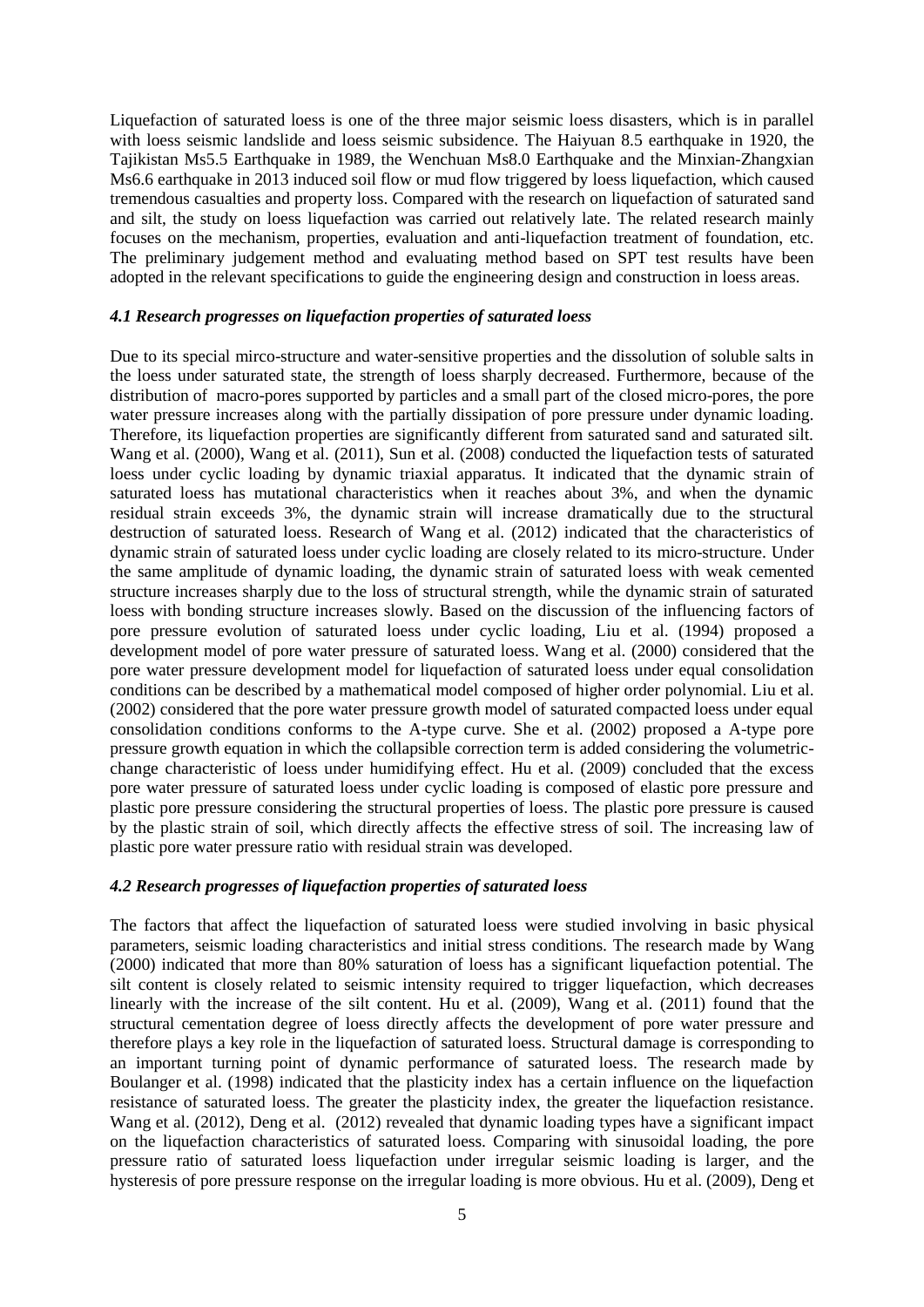al. (2012) found that dynamic loading amplitude increases lead to the decrease of liquefaction resistance for the same saturated loess. Pore pressure ratio increased linearly with dynamic loading amplitude. When it increases to a certain value, the residual strain of saturated loess increases rapidly until it damage. Hu et al. (2009) and Yang et al. (2004) found that the dynamic loading frequency has a little effect on the process form of pore water pressure ratio of saturated loess. However, as the frequency increases, the cyclic times of liquefaction increases and liquefaction resistance decreases. Wang et al. (2000) found that the increase of confining pressure will reduce cyclic times of liquefaction failure of saturated loess to a certain extent, but it has a little effect on the pattern of pore pressure evolution curve. Wang et al. (2011) found that with the increase of overlying soil pressure, liquefaction resistance of saturated loess will increase.

## *4.3 Liquefaction potential evaluation of saturated loess ground and anti-liquefaction technology*

Judgement and evaluation of liquefaction potential of saturated loess ground are mainly based on laboratory tests and field in-situ tests. Wang et al. (2003) proposed a method of calculating the critical ground horizontal peak acceleration to induce liquefaction of saturated loess based on dynamic triaxial tests under irregular seismic loading. And then the liquefaction potential of loess site under certain seismic intensity may be evaluated by comparing the critical PGA with the designed PGA. In addition, the maximum value of shear wave velocity of loess with liquefaction potential at IX degree intensity is about 500m/s. Wang et al. (2012) proposed that the maximum shear wave velocity of loess with liquefaction potential at the equivalent seismic intensity of Ⅶ degree, VIII degree and IV degree is about 303 m/s, 385 m/s and 463m/s respectively. Wang et al. (2013) compared the results of standard penetration tests of 50 saturated loess sites in Gansu province with the judging results by Seed-Idriss simple method and give the reference value of the SPT blow count with the liquefaction potential of loess. When the designed peak ground acceleration is 0.1g, 0.15g, 0.2g, 0.3g and 0.4g, the corresponding reference value of SPT blow count are 7, 8, 9, 11 and 13 respectively.

In the aspect of anti-liquefaction treatment of loess ground, the research shows that the use of presoaking method, compaction pile method and replacement cushion method can only reduce the liquefaction potential of saturated loess ground to a certain extent, from He et al.(2001). Dynamic consolidation increases liquefaction resistance by increasing soil density of the ground, from Wang et al. (2013). Because loess liquefaction is closely related to particles size gradation and cementation of micro-structure, dynamic compaction cannot completely eliminate the loess liquefaction potential. The loess ground treated by dynamic compaction does not have the liquefaction potential when the equivalent seismic intensity is below Ⅶ degree. If the dry density after the treatment is more than 1.641 g/cm<sup>3</sup>, or 1.767 g/cm<sup>3</sup> respectively, the liquefaction potential under the effect of seismic intensity below Ⅷ degree or IX degree may be eliminated respectively. However, the liquefaction potential of saturated loess ground can be completely eliminated by the chemical grouting method.

# *4.4 Application of loess liquefaction research achievements in seismic specification*

The Specification for Seismic Design of Buildings in Lanzhou urban area (DB62/T25-3037-2006) requires the peak ground horizontal acceleration triggering liquefaction may be calculated based on the dynamic triaxial test results of saturated loess under irregular seismic loading. Then the loess liquefaction potential under a certain seismic intensity may be evaluated by comparing with the PGA by which the site would be affected in the future. The Specification for Seismic Design of Buildings in Gansu province" (DB62/T25-3055-2011) " proposes a method for evaluating liquefaction potential of loess sites and anti-liquefaction treatment of saturated loess ground. The method includes two stages, preliminary judgement and detailed judgement. The preliminary judgement is carried out based geological age, clay content, and saturation of loess ground as well as non-liquefied soil thickness overlaying shallow natural foundation and groundwater level. For the detailed judgement, the reference value of SPT blow count with liquefaction potential of saturated loess is provided. The liquefaction grade of loess ground is classified according to liquefaction index. Moreover, a method of calculating the negative skin friction and the horizontal thrust of pile foundations is presented. The treatment measures against the liquefaction potential with slight, moderate and serious liquefaction of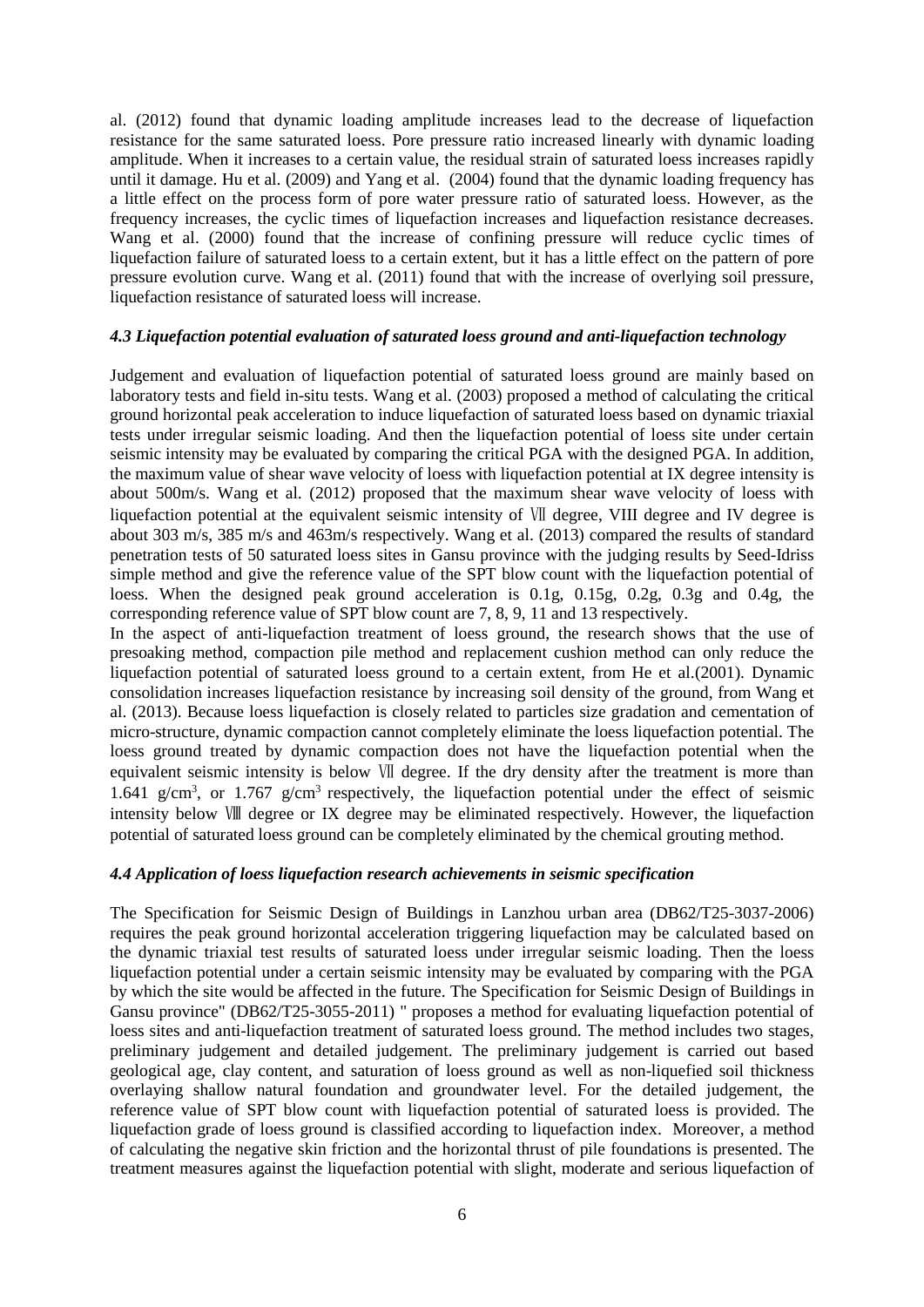loess grounds are proposed. The seismic design method of pile foundation in liquefiable loess ground and the treatment technology against liquefaction of loess ground are given. In addition, the zoning maps of liquefaction potential of Lanzhou City, Tianshui city and Qingyang city in 50 years with exceedance probability of 10% and 2% was also provided.

# **5. SEISMIC SUBSIDENCE**

Strong earthquakes in the history induced seismic subsidence of loess sites. Such as, The Huaxian 8.0 earthquake in Shannxi province in 1556 caused a seismic subsidence of more than 1 meters of the drum-tower's loess ground in Weinan County, which also developed a great deal of fissures in loess deposit. In 1718, The Tongwei 7.5 earthquake in Gansu Province caused "flat subsidence" in loess sites except many landslides. In 1920, the Haiyuan Ms8.5 earthquake caused inhomogeneous seismic subsidence in a flat thick loess deposit (Loess Yuan) except a large number of landslides, which induced serious fissures in loess deposit in Baicaoyuan. In 1995, the Yongdeng 5.8 earthquake resulted in step-like subsidence along the top of mountain at Gedagou. The research in seismic subsidence of loess began in the early 1980s. Since then, the progresses in the mechanism, evaluation and treatment of seismic subsidence of loess sites have been generally gained with the improvement of various test techniques, such as dynamic triaxial test instrument, dynamic torsional triaxial test apparatus, electronic scanning microscope and field blasting technology.

# *5.1 Research progress in the mechanism of seismic subsidence*

The unique microstructure of loess determines its engineering geological properties. In a preliminary study, Zhang et al. (1999), Wang et al. (2003) explained the phenomenon of loess seismic subsidence by the damage and collapse of porous microstructure of loess under dynamic loadings. The main factors of influencing seismic subsidence of loess including water content, void ratio, dry density, consolation stress, cyclic times and dynamic loadings were studied. A empirical formula of evaluating dynamic residual strain was established. In 2007, DENG Jin analyzed the interaction between particles and pores based on the principle of gas-solid surface of loess, and established the calculation formula of seismic subsidence coefficient of loess, the quantitative study of microstructure used in seismic subsidence of loess started.

# *5.2 Research progress in seismic subsidence estimation*

Seismic subsidence is a variable influenced by many factors. Gu et al. (2007), Su et al. (2007), Li et al. (1985), Xu et al. (2006) analyzed the relationship between dynamic residual strain and the influencing factors of soil physical parameters, stress condition and loading condition, and proposed the maximum depth of loess deposit which may develop obvious seismic subsidence.

Seismic settlement quantity is the basis for evaluating seismic subsidence of loess site, which may be used for classifying the disaster grade of seismic subsidence and determining appropriate ground treatment technology. The key to calculate the seismic settlement quantity is to obtain the seismic subsidence coefficient of each loess layer. Wang et al. (1993) presented a layered summation method based on the empirical formula of estimating seismic subsidence coefficient. Deng et al. (2005) established a semi-empirical and semi-theoretical formula for estimating loess seismic subsidence coefficient using microstructural characteristics parameters. Chen et al. (2008) established an formula of estimating seismic subsidence coefficient according to the statistical relationship between physical parameters of loess and seismic subsidence. Wang et al. (2017) constructed a simplified calculation model of seismic site subsidence combining with the increment formula of seismic subsidence coefficient and the correspondence between earthquake magnitude and equivalent cyclic times.

# *5.3 Research progress in seismic subsidence treatment*

The settlement of building's ground is the direct disaster consequence of loess seismic subsidence. Since the mechanism of loess seismic subsidence is similar to that of collapsibility due to the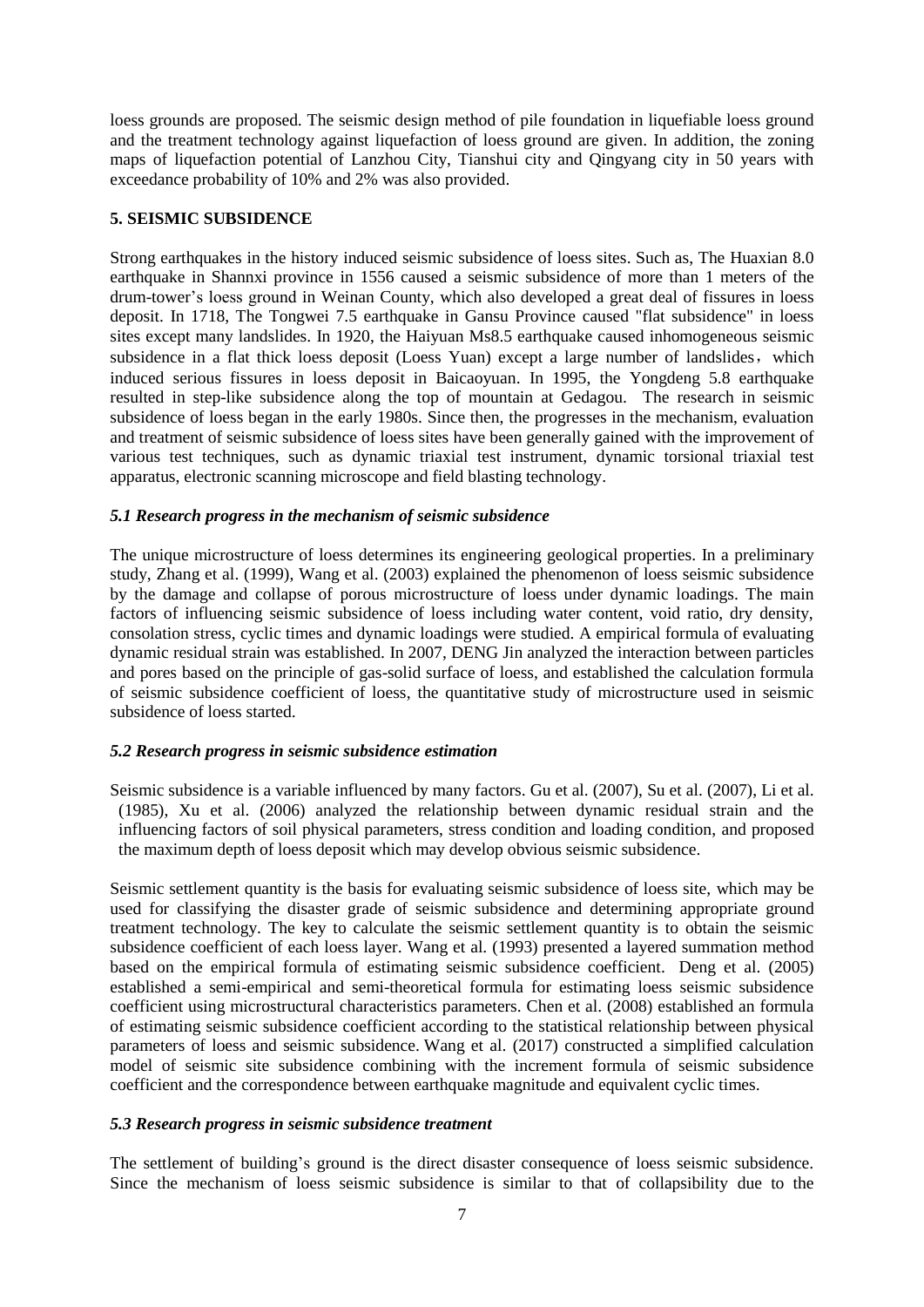destruction of porous microstructure and compaction consolidation. Therefore, the collapsible loess treatment method is used as reference for studying treatment technology of loess seismic subsidence. Wang et al. (2003) proposed the treatment techniques of dynamic compaction, compaction piles and chemical grouting to reduce and eliminate seismic subsidence of loess. Wang et al. (2016) used the fly ash to improve the loess site against seismic subsidence, and studied the change of seismic subsidence characteristics under dynamic loadings. The results have shown that the collapsible loess treatment technology such as dynamic compaction, compaction pile and chemical grouting is usually effective in mitigating and eliminating loess seismic subsidence. Comparatively speaking, there are few research on underground engineering safety problems related to loess seismic subsidence, it is only found in the interaction between pile and soil, from Sun et al (2010) and Zhao et al.(2007). The study on seismic safety of underground engineering in loess seismic subsidence obviously lags behind other types of soil, and does not fit in with the need of engineering construction. Therefore, it is necessary to further study the influence and treatment of seismic subsidence on the tunnel, subway and underground pipeline in loess sites.

#### *5.4 Application of loess seismic subsidence in seismic specification*

The method of evaluation and treatment of loess seismic subsidence is provided in The Specification for Seismic Design of Buildings in Gansu province" (DB62/T25-3055-2011). For Class A and B buildings with seismic fortification intensity≥8 degree and Class C buildings with seismic fortification intensity≥8 degree (0.30g), It can be judged as seismic subsidence loess ground when the void ratio (e) ≥0.95 or relative density(η) ≤0.7 and the water content (ω) ≥20%, or saturation degree (Sr)≥0.65; or shear wave velocity  $(Vs) \le 150$  m/s. The seismic subsidence hazards could be divided into slight, moderate and serious grades according to the thickness of seismic subsidence loess, 5m, 5-10m, >10m. As the reference, the loess seismic subsidence zoning maps of Lanzhou City, Qingyang city and Tianshui city with exceedance probability of 2% and 10% for 50 years are attached respectively. The sites with slight, moderate and serious seismic subsidence are respectively classified into general site, adverse site and dangerous site.

## **6. CHINA-EUROPE COOPERATIONS**

In the past 30 years, China and Europe have carried out a lot of cooperative researches in the fields of loess dynamics and loess seismic engineering. From 1991 to 1994, Dr. Tom Dijkstra of the British Geological Survey visited Lanzhou University for three times for a very comprehensive and deep study in Sale Mountain landslide, Heifangtai landslide, landslides in Lanzhou Basin and the method of landslide risk assessment.

Since 2008, Lanzhou Institute of seismology, CEA has invited Professor Kyriazis Pitilakis of the University of Aristotle in Greece, academician Victor I. OSIPOV and Professor Nadira G.Mavlyanova of the Russian Academy of science, Dr. Tom Dijkstra of the British Geological Survey to visit Lanzhou China for academic exchange and cooperative research in site effect, landslides, seismic subsidence and liquefaction of loess deposit and providing consultation for the reconstructions of the Wenchuan 8.0 earthquake and the Minxian-Zhangxian 6.6 earthquake in the field of the mechanism of landslides under coupling effects of earthquake and rainfall, shaking table test technique, geological disasters identification and risk assessment and zoning technology.

Lanzhou Institute of seismology, CEA and Lanzhou University sent researchers to first-class universities in Europe for further studies and the scientific research was fruitful. For example, Under the supervising of Prof. Kyriazis Pitilakis, Dr. Binghui Song studied small-strain stiffness and damping of Lanzhou loess by means of torsional resonant column tests in University of Aristotle in Greece. Based on the tested results, the influences of water content, confining pressure, consolidation time and soil structure on stiffness  $(G_0)$  and damping  $(D_{min})$  at small strain of Lanzhou loess were investigated. The relevant relationships were established with empirical formula. The research results may provide a valuable reference for seismic response analysis of loess sites.

In the future, China and Europe will also carry out further research cooperation in the field of geodynamics and seismic engineering, we suggest that the main directions of cooperation include but not limited to: Physical and dynamic characteristics of Loess; the risk assessment method of loess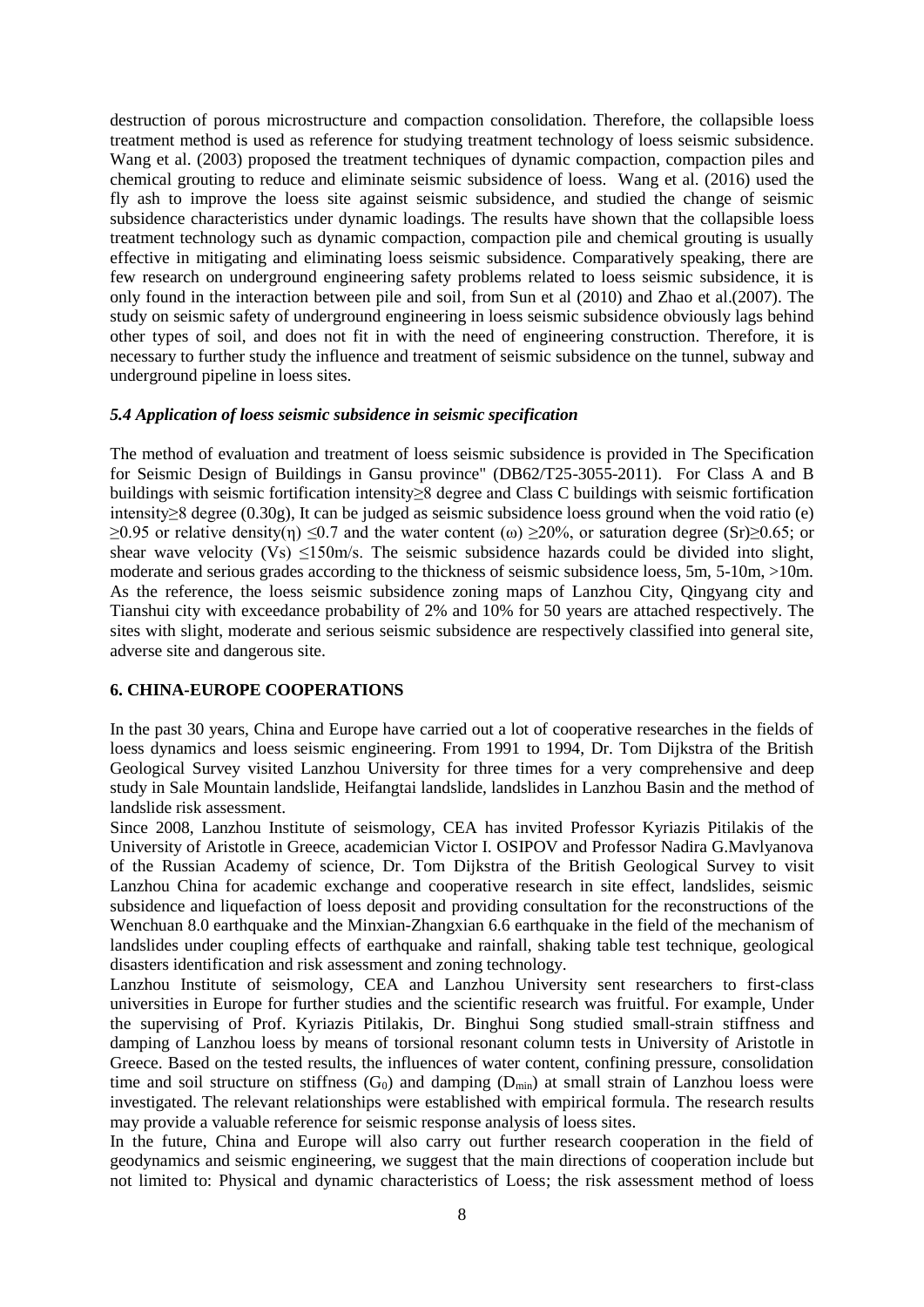landslides under the coupling of earthquake and rainfall; mode and mechanism of earthquake geological disasters chain in Loess Plateau; long-term effect and risk assessment method, zoning technology of seismic geological hazards; emergency disposal technology of seismic geological hazards; dynamic damage mechanism and catastrophic characteristics of the loess site under the complex stress condition, and the seismic treatment technology for loess ground. We sincerely hope that both sides can seize the opportunity of Chinese "The Belt and Road" initiative, promote the China- Greece cooperative project to be put into practice in Seismic hazard, risk assessment and mitigation technologies for urban sites, sites of important cultural heritage and critical transportation infrastructures subjected to seismically induced landslides.

## **7. CONCLUTION**

The Loess Plateau is strong earthquake-prone region with catastrophic seismic geological disasters, where landslides and debris flow are also induced frequently. In history, earthquakes caused 1.4 million people dead in the plateau. At present, there are more than 50 large and middle cities, many large scale infrastructures and important engineering projects, and about 150 million population in this area. Therefore, both seismic risk and geological hazards risk are very high in the plateau.

The many progresses in the mechanism, evaluation and prevention of seismic landslides, liquefaction, seismic subsidence and site effect of loess deposit have been gained. China and Europe, where loess is distributed, has established a good relationship of academic exchange and cooperation in loess dynamics and loess earthquake engineering.

It will provide a sufficient seismic safeguard for "The Belt and Road" to carry out China- Europe cooperative research in Seismic hazard, risk assessment and mitigation technologies for urban sites, sites of important cultural heritage and critical transportation infrastructures subjected to seismically induced landslides.

## **8. ACKNOWLEDGEMENT**

This paper is financially supported by National Natural Science Foundation of China (Grant No. 51478444).

#### **REFERENCES**

Bai M X, Zhang S M (1990). Loess liquefaction flow in high intensity earthquake. *Geotechnical Investigation and Surveying*, 6: 1-5.

Boulanger R W, Meyers M W, Mejia L H, et al. (1998). Behavior of a fine-grained soil during Loma Prieta earthquake. *Canadian Geotechnical Journal*, 35: 146-158.

Chen T, Wu Z J, Ma W, et al. (2012). Study on the effects of site conditions on earthquake ground motion in loess sites. *Chinese Journal of Underground Space and Engineering*, 2012, 8(5): 969-974.

Chen Y M, Shi Y C (2006). Basic characteristics of seismic landslides in loess area of northwest China. *Journal of Seismological Research*, 29(3): 276–280.

Chen Y M, Wang L M, Liu H M (2008). Prediction method of seismic subsidence of loess ground with shear wave velocity, *Chinese Journal of Rock Mechanics and Engineering*, 22(z2), 2834-2839.

Code of seismic design of buildings in Lanzhou urban area (DB62/T25-3037-2006) [S]. Committee of experts on architectural technology of Gansu province, 2006

Deng J, Wang L M, Zhang Z Z (2005). Analysis on microstructure of the recently cumulated collapsible loess in Yongdeng County, Gansu Province. *[Northwest Seismological Journal](http://c.wanfangdata.com.cn/Periodical-xbdzxb.aspx)*, 27(3), 267-271.

Deng J, Wang L M, Zhang Z Z (2007). Microstructure characteristics and seismic subsidence of loess, *Chinese Journal of Geotechnical Engineering*, 29(4): 542-548.

Deng L S, Fan W, He L P (2012). Liquefaction property of seismic loess under stochastic load. *Chinese Journal of Rock Mechanics and Engineering*, 31(6): 1274-1280.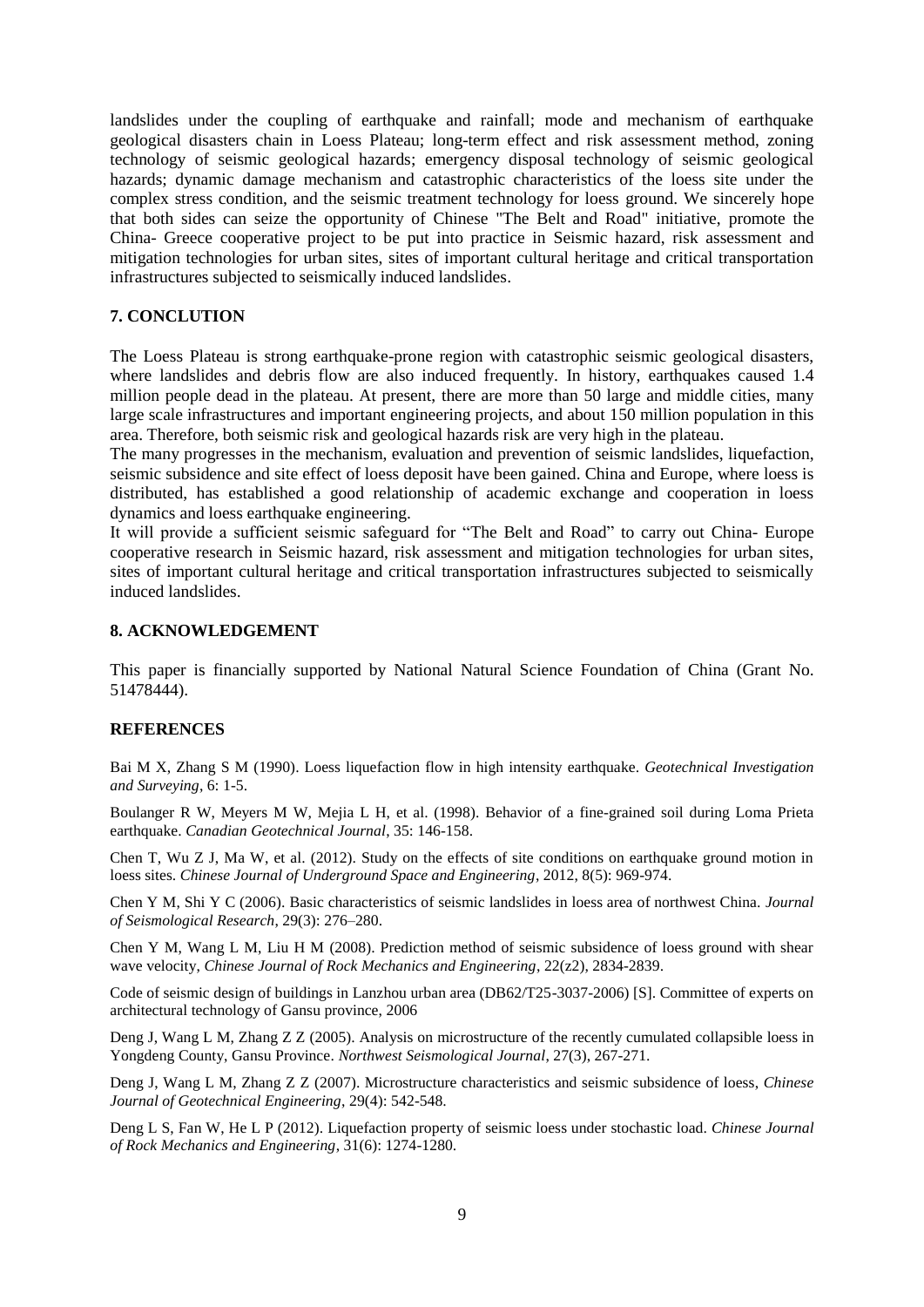Gu T F, (2007) Study on vibration (earthquake) subsidence of loess foundation of Zhengzhou West Passenger Dedicated Line, *PhD Thesis*, Northwestern University, China.

He K M (2001). Studies on the anti liquefaction behavior of the loess ground improved by several method. *PhD Thesis*, Zhejiang University, China.

Hu W, Han J G (2009). Laboratory testing study of dynamic properties of saturated loess for effect of its internal structure. *Journal of Engineering Geology*, 17(5): 648-655.

Li Q Y, Cheng X Y, Cai D Y (1985). Dynamic characteristics of loess under seismic loading. *Journal of Xi'an Institute of metallurgy and architecture*, 43(3): 9-37.

Liu B C, Zhou J X, Li Q M (1984). An interpretation of the aerial photographs of the earthquake areas for Tongwei earthquake in 1718 and Tianshui earthquake in 1654. *Journal of Seismological Research*, 1: 1-7.

Liu G S, Wu Z H (1994). The varying regularity of pore pressure of saturation loess under dynamic load and its application to dynamic analysis in foundation. *Industrial Construction*, (3):40-44.

Liu H L, She Y X, Wang L M (2002). Liquefaction experimental research of dynamic compacted loess foundation. *Soil Dynamics and Geotechnical Earthquake Engineering*. Beijing: China Architecture & Building Press, pp 218-223.

Liu K, Lu Y X, Li Q (2012). Influence of complicated topography conditions on strong ground motion characteristics. *World Earthquake Engineering*. 28(4):81-88.

Liu K (2010). Effect of topography on ground motion parameters. *Master Thesis.* Lanzhou Institute of Seismology, China.

Liu Z Y, Mu Q S (2005). Study on dynamic failure mechanism of saturated loess slopes. *Chinese Journal of Geotechnical Engineering*, 27(9): 1016-1020.

Lu Y X, Shi Y C, Chen Y M, et al. (2006). Slippage estimation of the loess landslide triggered by earthquake. *Northwest Seismological Journal*, 28(3): 248-251.

Ma L W. Lu Y X. Wang L (2016). Study on ground motion characteristics in loess hill valley sites. *China Earthquake Engineering Journal*. 38(3):374-381.

She Y X, Liu H L, Gao Y F (2002). Study on liquefaction mechanism and pore water pressure mode of saturated original loess. *Rock and Soil Mechanics*, 23(4):395-399.

Sheng Z Q, Lu Y X, Shi Y C (2013). Seismic response analysis of valley topography. *China Earthquake Engineering Journal.* 35(1): 126-132.

Shi Y C, Wang L M, Zhang Y (1999). Effects of overburden thickness and topography of loessial sites on earthquake ground motion. *Northwestern Seismological Journal.* 21(2):203-208.

Specification for seismic design of building in Gansu province (DB62/T25-3055-2011). Committee of experts on architectural technology of Gansu province, 2011.

Su R D, Zhang H R, Bai X H (2007). Dynamic shear strength and seismic subsidence of intact loess with diferent water contents from dynamic triaxial testing, *[Journal of Engineering Geology](http://c.wanfangdata.com.cn/Periodical-gcdzxb.aspx)*, 15(5), 694-699.

Sun H M. (2008) [Experimental](app:ds:experimental) [study](app:ds:study) on liquefaction characteristics of Lanzhou loess. *Master Thesis.* Lanzhou Institute of Seismology, China.

Sun J J, Wang L M, Chen G Q et al. (2011). Probabilistic method to assess the regional susceptibility of landslides induced by earthquake in Kitakyushu City. Japan, *Disaster Advances*, 4(1),1-18.

Sun J J. (2010). Study of seismic subsidence for loess and negative skin friction along piles by field test. *PhD Thesis*, Lanzhou University, China.

Wan X H, Shi Y C, Lu Y X (2016). Study on the influence of the ground cover layer thickness of different categories loess site on the ground surface acceleration response spectrum. *Plateau Earthquake Research.* 2016,28(2):34-41.

Wang H Y (2011). Amplification effects of soil sites on ground motion in the Weihe basin. *Chinese Journal of Geophysics.* 54(1):137-148.

Wang J D, Zhang Z Y (1999). A study on the mechanism of high-speed loess landslide induced by earthquake. *Journal of Geotechnical Engineering*, 21(6): 670–674.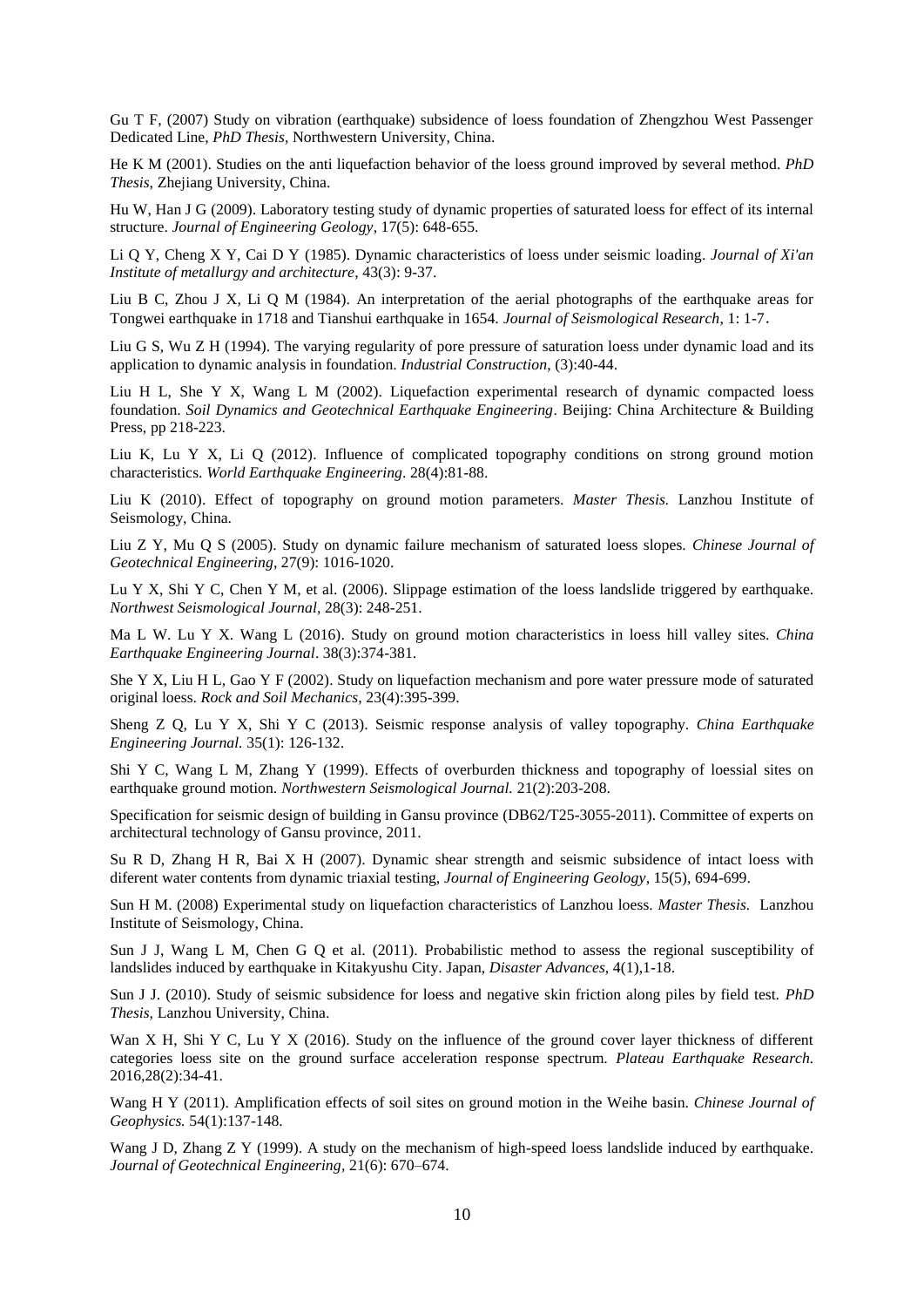Wang J, Gao Z N, Che G F, et al. (2016). Seismic subsidence behavior of fly-ash-modified loess under dynamic loading. *[China Earthquake Engineering Journal](http://c.wanfangdata.com.cn/Periodical-xbdzxb.aspx)*. 38(5) 751-756.

Wang J, Wang L M, Wang P, et al. (2011). Study on liquefaction characters of saturated loess in different regions. *Hydrogeology* & *Engineering Geology*, 38(5): 54-56.

Wang J, Wang Q, Wang L M, et al. (2012). Laboratory study and evaluation of the loess liquefaction under random seismic loading. *Advanced Material Research*, 594-597:1805-1810.

Wang L M, Liu H M, Li L (2000). Laboratory study on the mechanism and behaviors of saturated loess liquefaction. *Chinese Journal of Geotechnical Engineering*, 22(1): 89-94.

Wang L M, Pu X W, wang Q, et al. (2017). A performance- based design method of loess slope under the coupling effect of earthquake and rainfall. *Proceeding of 3rd International Conference on Performance-based Design in Earthquake Geotechnical Engineering*, Vancouver, Canada.

Wang L M, Shi Y C, Liu X, et al. (2003). Loess dynamics. Seismological Press, Beijing.

Wang L M, Sun J J, Wu Z J, et al. (2016). Laboratory study on loess slope failure induced by the coupling effect of earthquake and rainfall. *Proceeding of Sixth International Conference on Recent Advances in Geotechnical Earthquake Engineering and Soil Dynamics*, New Delhi, India.

Wang L M, Wu Z J (2010). The Effect of site conditions on Earthquake Ground Motion during Wenchuan earthquake. *Journal of Civil Architectural Environmental Engineering*, 31(S):175-178.

Wang L M, Yuan Z X, Wang G L, et, al. (2013). Study on method for preliminary and detailed evaluation on liquefaction of loess site. *China earthquake engineering journal*, 35(1): 1-8.

Wang L M, Zhang Z Z, (1993). Estimation method of seismic subsidence of loess during earthquake, *Journal of Natural Disasters*,2(3):85-94.

Wang L M, Wu Z H (2013). Earthquake damage characteristics of the Minxian-Zhangxian Ms6.6 Earthquake and Its lessons, *China Earthquake Engineering Journal*, 35(3), 401-412.

WANG N, WANG L M. (2013) Characteristics and influencing factors of seismic loess slopes in valley areas*. Chinese Journal of Geotechnical Engineering*, 35(S1): 434-438.

Wang P, Wang L M, Wang Q, et al. (2012). Study on critical shear wave velocity of saturated loess foundation soil liquefaction under different seismic magnitudes action. *Advanced Materials Research*, 594-597:1720-1726.

Wang Q, Wang L M, Wang J, et al. (2012). Laboratory study on the liquefaction properties of the saturation structural loess. *Applied Mechanics and Materials,* 170-173:1339-1343.

Wang Q, Wang L M, Wang J, et al. (2013). Indices of anti-liquefaction treatment of saturated compacted loess foundation based on theory of density control. *Chinese Journal of Geotechnical Engineering*, 35 (S2): 844-847.

Wang Q. (2011) Study on loess liquefaction evaluation based on physical indexes and depth limit. *Master Thesis.*Lanzhou Institute of Seismology, China.

Wang Q. (2017) Study on the seismic subsidence characteristic of loess and the analysis and evaluation methods of seismic subsidence in loess site, *Ph.D Dissertation*. Xi'an Technical University, China.

Wu Z J, Che A L, Wang L M (2009). Application of micro tremor observation on disaster investigation of the 2008 wenchuan earthquake for building structures in the quake-hit areas of gansu province. *Northwestern Seismological Journal.* 31(1):86-90.

Wu Z J, Wang L M, Chen T (2012). Study of mechanism of site amplification effects on ground motion in far field loess during Wenchuan Ms8.0 earthquake. *Rock and Soil Mechanics*. 33(12):3736-3740.

Wu Z J, Zeng L F, Wang L M (2011). Application of microtremor method in shear wave velocity structure survey at loess regions. *Journal of Shanghai Jiaotong University.* 45(5):696-670.

Xie D Y (2001). Exploration of some new tendencies in research of loess soil mechanics. *Chinese Journal of Geotechnical Engineering*, 23(1): 3-13.

Xu S H, Wang L M, Yuan Z X (2006). Study on initial judging criterions of loess seismic subsidence *[Norttwest](http://c.wanfangdata.com.cn/Periodical-xbdzxb.aspx)  [Seismological Journal](http://c.wanfangdata.com.cn/Periodical-xbdzxb.aspx)*,28(2):140-143.

Xu S H, Wu Z J, Sun J J, et al. (2013). Study of the characteristics and inducing mechanism of typical earthquake landslides of the Minxian–Zhangxian Ms6.6 earthquake. *China Earthquake Engineering Journal*, 35  $(3):471-476$